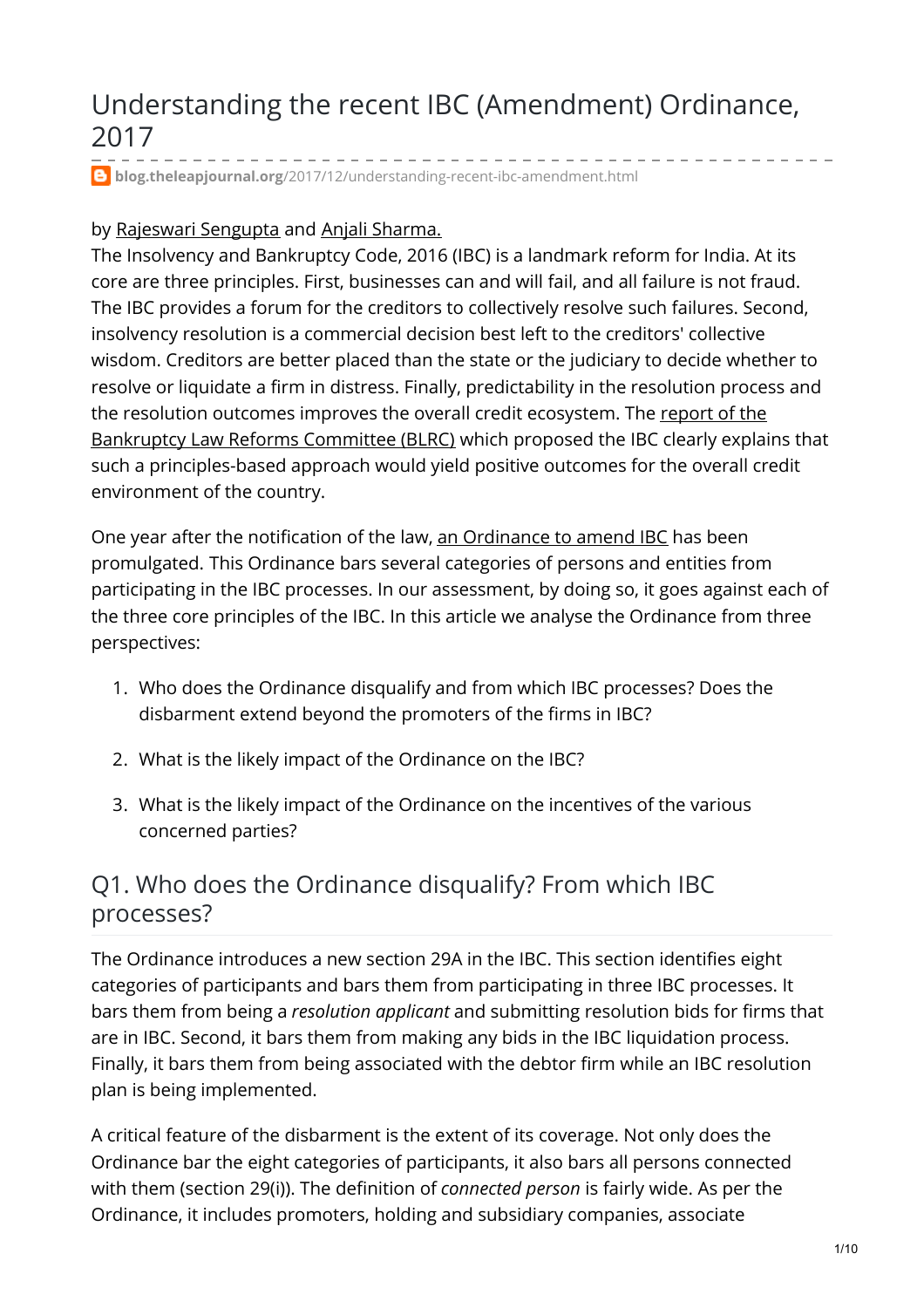companies, persons in management, persons in control as well as *related parties*. It is unclear which definition of *related parties* will be applicable to assess this disbarment. The term *related party* is defined in three separate laws, each with varying degrees of coverage:

- 1. Under section 188 of the Companies Act, 2013.
- 2. Under the Clause 49 of the Listing Agreement laid down by SEBI.
- 3. Under section 2(24) of the IBC itself where related parties in relation to the corporate debtor are laid down.

The IBC definition of *related party* is the widest. It includes directors, partners, key management personnel, entities with common directors, advisors, entities associated with policy making, subsidiaries, holding companies, associate companies, shareholders with 20% or more voting rights, and entities that provide or receive managerial or technical assistance.

The eight categories of persons being disbarred are themselves extensive in coverage. These categories are sourced from several laws ranging from the Banking Regulation Act, the SEBI Act, the Indian Penal Code (IPC), and the IBC itself. Laws from foreign jurisdictions also form the basis of one such category. We take a closer look at these categories of disbarment, their possible coverage, and the requirements which form the basis of these disqualifications.

1. **Undischarged insolvent (section 29A(a)):** Given that the IBC is the insolvency law in force, this category finds its basis in the IBC itself. It effectively excludes all entities that are in the IBC process, and their related parties such as promoters, managers and associate companies, from making resolution bids or participating in liquidation. With this clause in place, only third parties not connected to the firm in IBC can participate in the IBC resolution process. However, the other clauses of the Ordinance include even the third parties in the list of exclusions.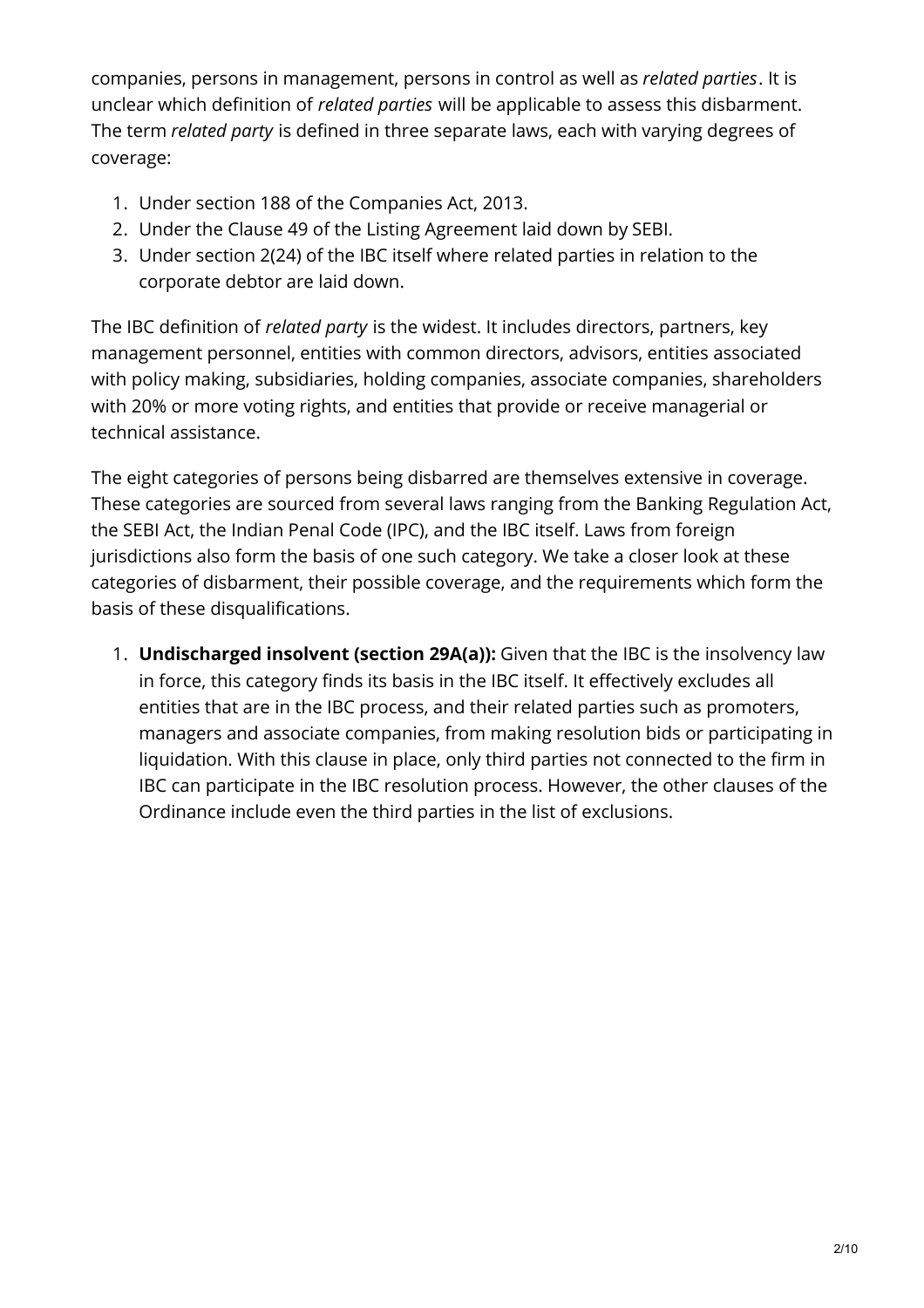2. **Persons convicted for any offence punishable with imprisonment for two or more years (section 29A(d)):** This category finds its basis in the Criminal Procedure Code (CrPC) as well as other laws which have penal provisions for imprisonment of two years or more. For instance the [Income](https://www.incometaxindia.gov.in/Charts  Tables/Penalties and Prosecutions.htm) Tax Act, the Negotiable [Instruments](http://ecourts.gov.in/sites/default/files/study circles.pdf) Act, and the Prevention of Money [Laundering](http://www.enforcementdirectorate.gov.in/faqs_on_pmla.pdf) Act all have such provisions for a range of offences. The manner in which this clause has been drafted does not require the person to be awarded an imprisonment of two years or more. It requires only that the offence they have been convicted of have this penalty available as an option. Often the imprisonment penalty in these laws ranges from three months to two or three years. The intent of this clause may have been to disbar persons who have been convicted of serious offences from IBC proceedings, but its drafting overreaches and disbars a far larger group of participants.

This clause creates uncertainty about any IBC bids from persons who may be under investigation for such offences. The Committee of Creditors (CoC) may be biased against such bids due to the risk of future convictions. This clause also has the potential of being abused by vested interests who may use it to create negative biases against competitors' bids.

3. **Wilful defaulters (section 29A(b)):** This category finds its basis in the wilful defaulter [guidelines](http://www.mayin.org/ajayshah/MEDIA/2014/wilful_default.html) of the Reserve Bank of India (RBI). There are inherent problems in the process using which some defaulters are classified as 'wilful'. The process is conducted entirely by committees of banks' senior management, who in this case are *nemo iudex in causa sua* or judges of their own cause. Even though the consequences of being classified a wilful defaulter are steep, there is no appeal mechanism available in the RBI norms. In some cases, the classification as wilful defaulter has been successfully challenged in High Courts.

The RBI norms bar wilful [defaulters](https://economictimes.indiatimes.com/markets/stocks/news/sebi-bans-wilful-defaulters-from-marktes-holding-board-positions/articleshow/52449050.cms) from accessing bank credit. SEBI has barred them from a wide range of activities in the capital markets- from raising capital, to holding Board positions, to setting up capital market intermediaries such as mutual funds or brokerages. [Reports](https://www.bloombergquint.com/markets/2017/08/27/psu-banks-take-recovery-action-against-5954-wilful-defaulters) suggest that as of March 2017, banks had classified 8,915 accounts amounting to Rs. 0.92 trillion of loans as wilful defaults.

Since a wilful defaulter is shut out from formal financial institutions and markets, market dynamics would naturally prevent them from submitting any credible bids in the IBC resolution process. Even if a wilful defaulter is able to submit a bid, the CoC in IBC has the power the reject such a bid. Given that commercial incentives were already stacked against any bids made by wilful defaulters, it is unclear why the need was felt to amend the law to exclude these entities explicitly.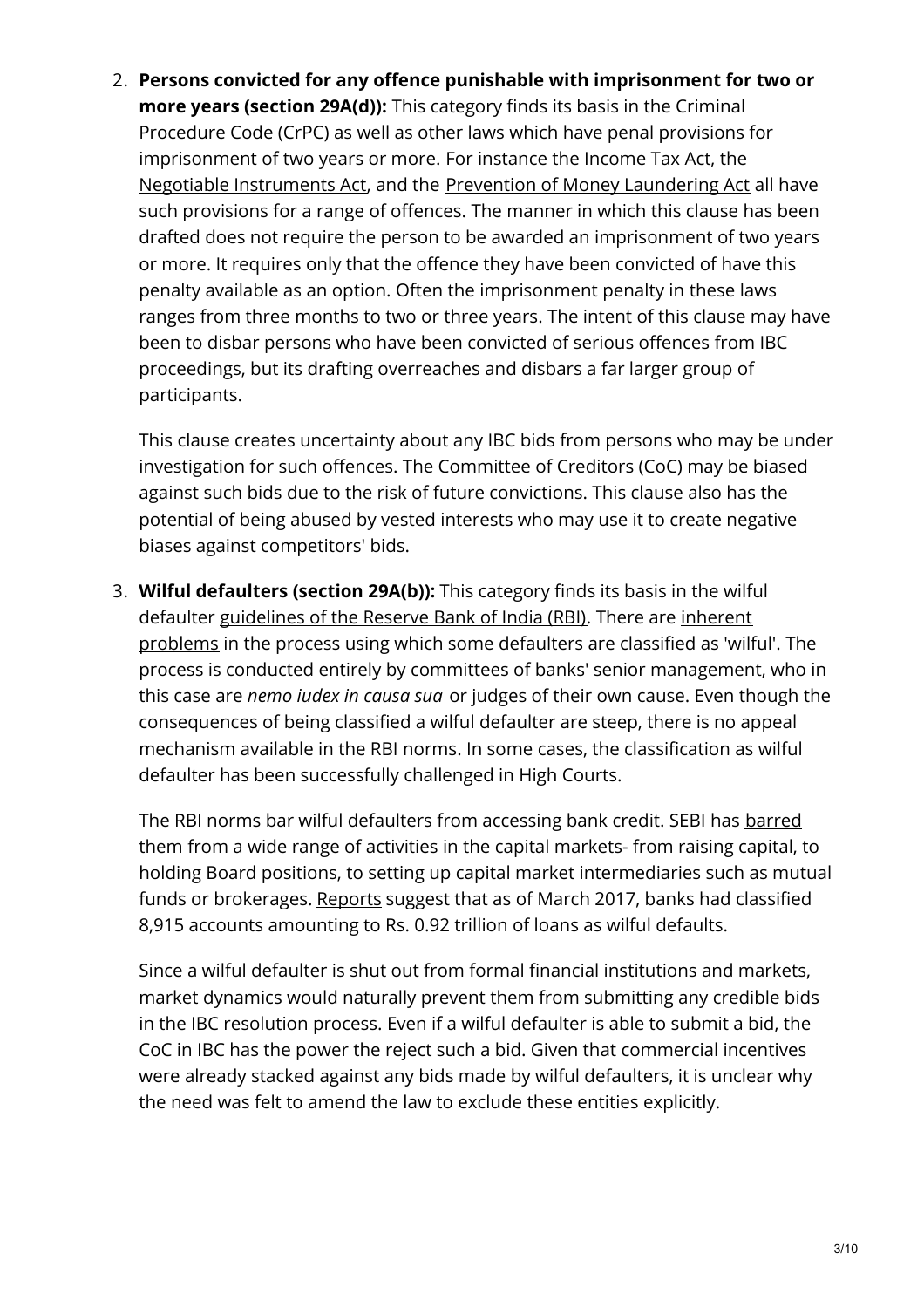#### 4. **Any person with a loan that has been NPA for one year or more (section**

**29A(c)):** This category finds its basis in the micro-prudential regulations that RBI imposes on banks under the Banking Regulation Act, 1949. When loan accounts become overdue for more than 90 days, banks are required to classify them as non-performing assets (NPAs). A borrower whose loan remains an NPA for 12 months or more, is barred by this Ordinance from submitting IBC resolution bids. A person may have one or more loans from banks and if even one of them fulfills this condition, then she is barred from bidding in IBC.

This criterion creates uncertainty for participants in the [stressed](http://www.livemint.com/Industry/33T3lCHzQ1YM3neIq4bsyJ/IBC-ordinance-may-disqualify-global-private-equity-funds.html) asset market who may have invested in a defaulting firm or wish to buy NPAs from banks. Unless they get clarity that these actions will not disbar them from the IBC process, they will be disincentivised from making such investments.

A recently released Credit [Suisse](http://www.livemint.com/Money/jtHOFpz41d24q2H952abON/Despite-falling-interest-rates-debt-in-distressed-firms-sti.html) report points to the likely extent of exclusion that may occur on account of this category of disbarment. It finds that more than 50% of the stressed debt in the corporate sector (Rs 7.3 trillion) is with firms whose interest coverage ratio (ICR) has been less than one for two years. An ICR of less than one over such a long period suggests that many of these firms did not have the wherewithal to pay the interest on their borrowings and are likely to be NPA for more than 12 months in the banks' books.

The Indian corporate sector has been in distress from 2010 onwards. For a large part of this period, banks under the umbrella of various restructuring schemes initiated by the RBI allowed corporate distress to remain hidden and unresolved. In the last two years, as part of RBI's Asset Quality Review (AQR) process many of these corporate loan accounts got classified as NPAs. Barring them from the IBC process puts the blame for unresolved distress squarely on these companies and their promoters, and lets the banks and the RBI off the hook despite their role in encouraging the 'extend and pretend' course of action and delaying resolution of corporate distress.

#### 5. **Persons disqualified as directors (section 29A(e)):**

This category finds its basis in section 164 of the Companies Act, 2013 (CA2013) which lays down the criteria for director disqualification. In October 2017, in a [crackdown](http://www.mca.gov.in/MinistryV2/defaultercompanieslist.html) on shell companies, the Ministry of Corporate Affairs [disqualified](https://economictimes.indiatimes.com/news/economy/policy/disqualified-directors-seek-reprieve-from-ministry-of-corporate-affairs/articleshow/60930425.cms) around three lakh persons from acting as directors. This action was taken under section 164(h)(a) of CA2013, which disqualifies a director of a company that has not filed financial statements or annual returns for three years in a row. There is no appeal mechanism available in CA2013 for a person disqualified as a director.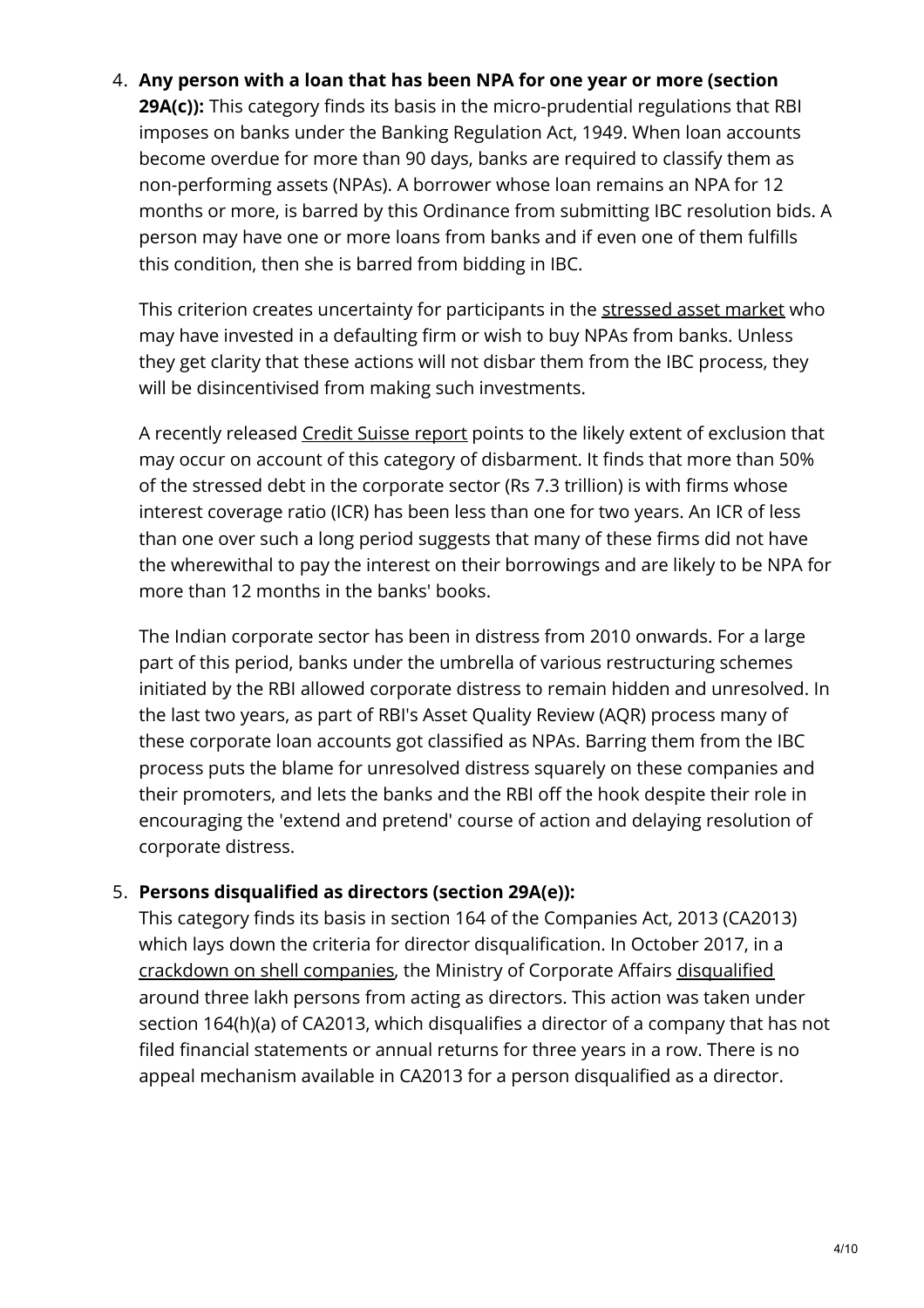### 6. **Persons barred by SEBI from the securities markets (section 29A(f)):** This

category finds its basis in the penal provisions of the SEBI Act, 1956. This disqualification criterion lacks clarity. The SEBI Act empowers SEBI to issues two types of orders through which participants are barred from accessing the securities markets: interim orders and final orders. Interim orders are *ex-parte* orders that are issued when investigation against the concerned entities is still ongoing. In these cases the concerned parties do not have the remedy of appeals to the Securities Appellate Tribunal (SAT) available to them. In its current form, the Ordinance bars both types of participants from the IBC process: those against whom an investigation is ongoing, and those against whom a final order has been made by SEBI.

7. **Persons who have given a guarantee to a creditor in respect to a corporate debtor in IBC (section 29A(h)):** This clause does not have any legal basis. Its simply bars any person who has extended an enforeceable guarantee to a creditor in respect of a company in IBC from submitting bids under IBC. Effectively, it makes the act of giving a guarantee an offence which is penalised under IBC.

For a long time, banks in India have followed the practice of taking guarantees from promoters, major shareholders and associate companies for giving loans to companies. If such a company became distressed and ended up in IBC, it is unclear why these parties should be excluded from the resolution process. If these guarantors fail to fulfill their guarantee, IBC can be triggered against them. Similar concerns also arise for parties that have provided credit enhancement facilities, which are nothing more than guarantees.

#### 8. **Persons from foreign jurisdictions (section 29A(j)):**

This category offers the least clarity, in terms of coverage and intent. It bars from the IBC bidding process any person who falls in categories 1 to 7 as per the laws of foreign jurisdictions.

The drafting of this clause suggests a wide disqualification, even for foreign participants. For instance, it suggests that a person or a company in India who may have an NPA account of more than one year in a bank in the UK is barred from submitting IBC resolution bids for any company in India. Likewise, a person or a company in the UK, who has given a guarantee for a UK company which goes into insolvency as per UK laws, cannot submit a resolution bid for a company under IBC in India.

To sum up: *if a person satisfies any of the above criteria or if a person is connected to an entity who satisfies any of the above criteria, then she cannot make a resolution bid or participate in liquidation proceedings in IBC.*

The initial discussion around this Ordinance focused on the disbarment of promoters of firms that are undergoing IBC proceedings from the resolution process of their own firms. However, in its current form the Ordinance bars them from any IBC resolution or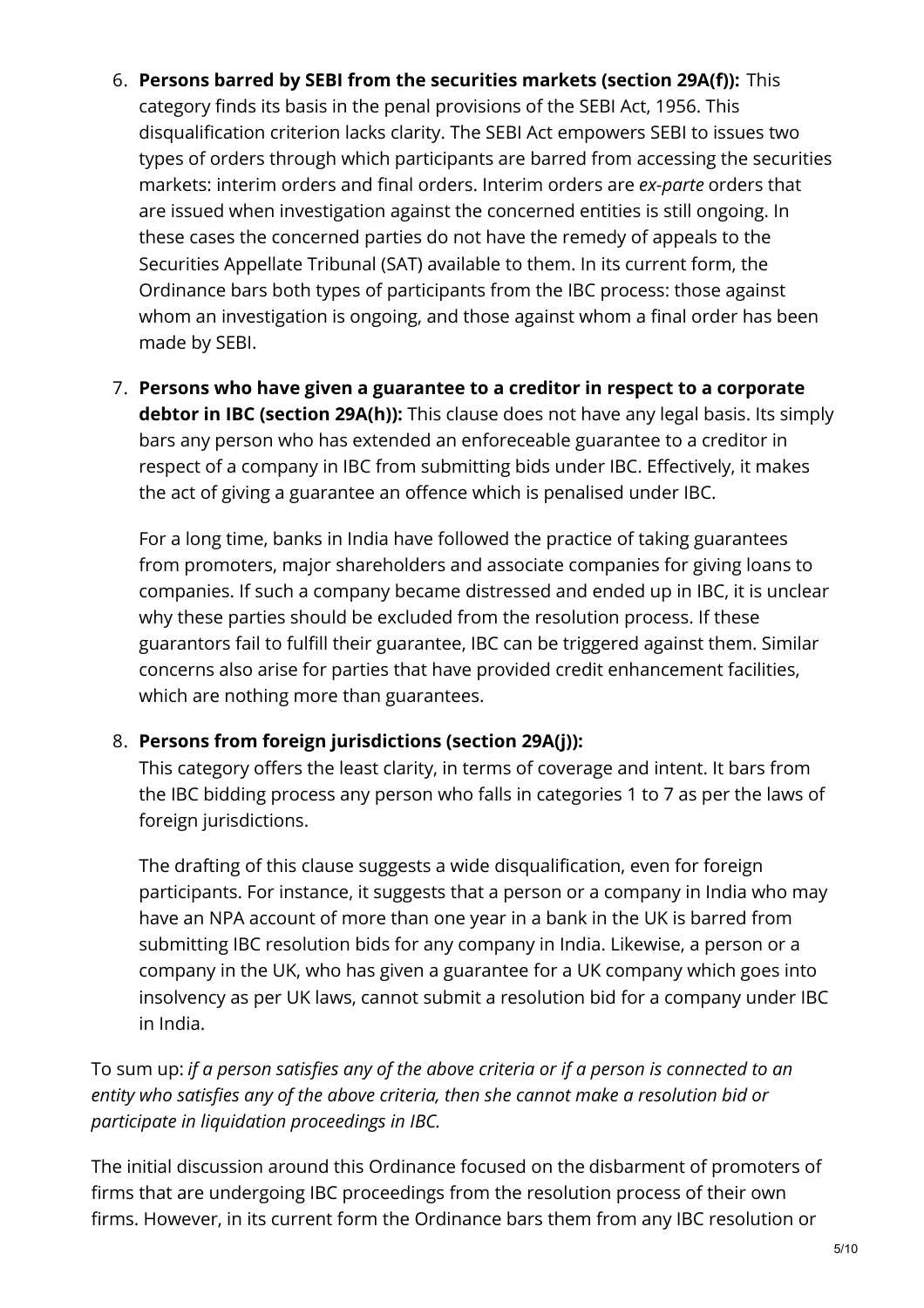liquidation, not just of their own firm. It also bars from the IBC bidding process, promoters of firms that are not in IBC, but who fall in any one of the eight categories.

### Q2. What is the likely economic impact of this Ordinance on IBC?

In our view, this Ordinance will impact the IBC in four ways:

1. **Procedural impact:** The Ordinance introduces substantial procedural uncertainty in the resolution process and opens it up to disputes and litigation. For instance, it is unclear if this Ordinance will apply prospectively or retrospectively. Will it apply to the cases that are already in IBC? Similarly, will it apply to borrowers whose loans were NPA greater than 12 months as at the date of the Ordinance, or after?

It complicates the role of the Resolution Professional (RP) or the Liquidator. These insolvency professionals now have the task of determining the eligibility of applicants as per this Ordinance.

The Ordinance also puts a strain on the 180 (or 270) day timeline of the IBC. In case potential resolution applicants dispute their disbarment, the entire IBC process has to be put on hold till such dispute is adjudicated upon. If this Ordinance is applied to the current IBC cases many of which are already well underway, then the IPs may have to seek bids from new applicants eligible under the Ordinance and discard existing offers that may have been made by persons falling in any of the eight disbarment categories. The timeline of 180 (or 270) days may not be sufficient for the IPs to go through the bid-seeking process all over again.

2. **Economic impact on resolution**: The Ordinance effectively disqualifies vast sections of the corporate world,

both in India and abroad, from participating in the IBC bidding process. In doing so, it significantly reduces the number of likely resolution plans that maybe submitted in any IBC case in an already gloomy landscape. The lack of competition among the narrow pool of eligible bidders will depress the financial value of any resolution plan that is eventually submitted to the CoC. The smaller the value of the eligible resolution plans, the greater will be the haircuts that the financial creditors, including banks, will be forced to accept. If the Ordinance is retrospectively applied, it will affect the current crop of 402 cases in IBC, including the 12 big cases that the RBI had identified earlier this year. These 12 cases are in the distressed sectors of steel, power, infrastructure, engineering-procurement-construction etc. for which recovery rates are expected to be low. With this Ordinance, the recovery rates in these cases will be even lower than initially expected. It is likely that many of these will end up in liquidation due to lack of sufficient bids.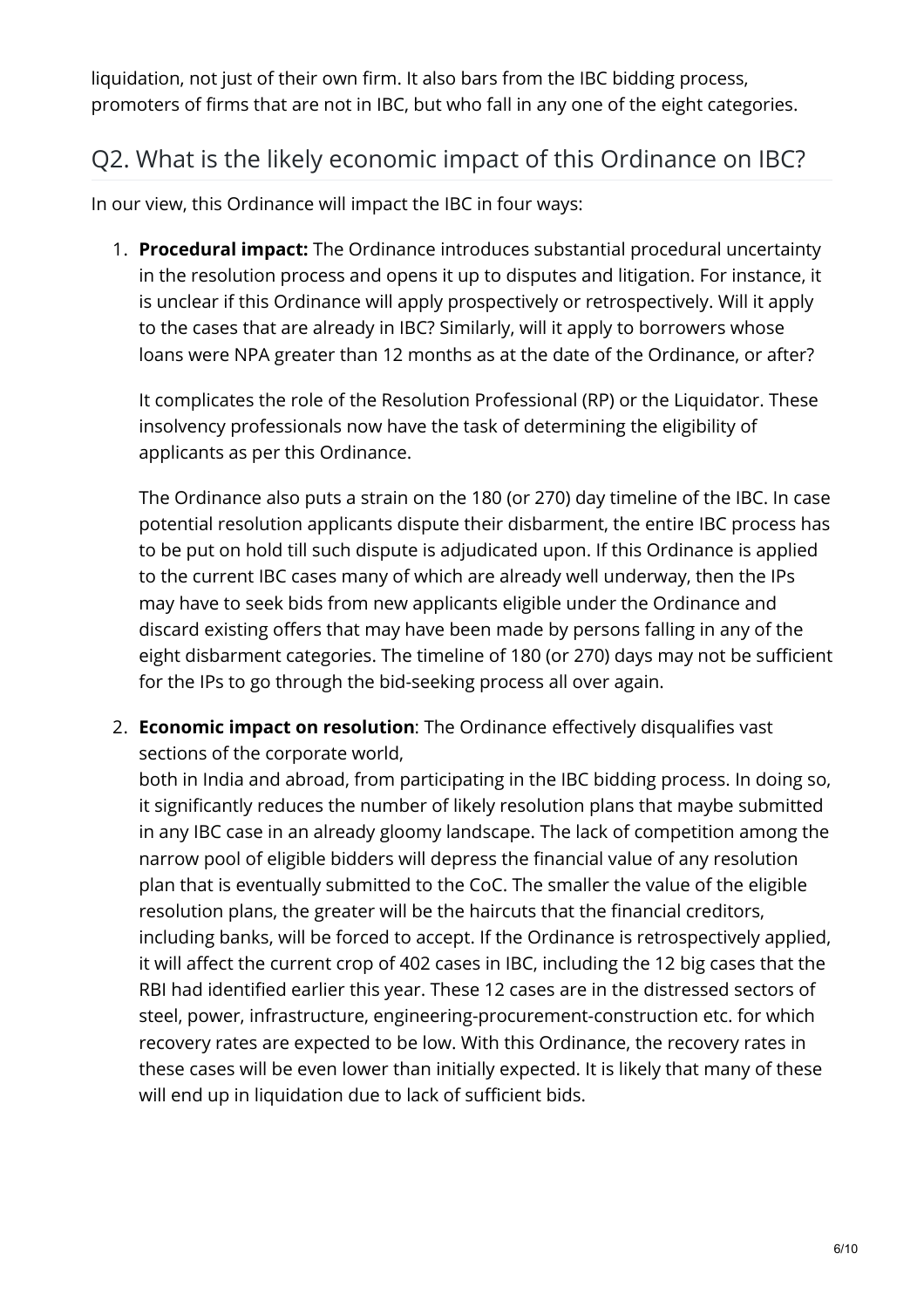3. **Economic impact on liquidation:** In the worst case scenario of no viable resolution bid submitted during the 180 (or 270) days of IBC, the firm in question will go into liquidation. Liquidation recovery rates are in any case lower but the Ordinance further aggravates it by signficantly reducing the pool of prospective buyers in liquidation as well.

Presumably the driving force behind the Ordinance is to keep the promoters of the IBC firm at bay in order to prevent them from buying back the firm at a lower price. In India, third parties may find it difficult to acquire and manage promotercontrolled businesses without the cooperation of promoters. This is because such businesses may be operating on the basis of a large number of unwritten, informal contracts between the promoters and other parties. These maybe difficult for the RP to formalise within the 180 (or 270) day period of the IBC resolution process.

Even if an eligible, external bidder makes a bid for acquiring a firm in IBC, it will apply discounts to the risks it faces on account of these informal contracts. In many cases these risks may be large enough to deter any third party bids. The exclusion of the promoters by the Ordinance may in fact negatively impact the outcome. In such circumstances, liquidation of the firm becomes highly likely.

Large scale liquidations destroy organisation capital of firms. They are bound to have a detrimental effect on jobs, corporate sentiments and the overall economic growth of the country. In other words, the repercussions of the Ordinance may extend far beyond mere promoter exclusion.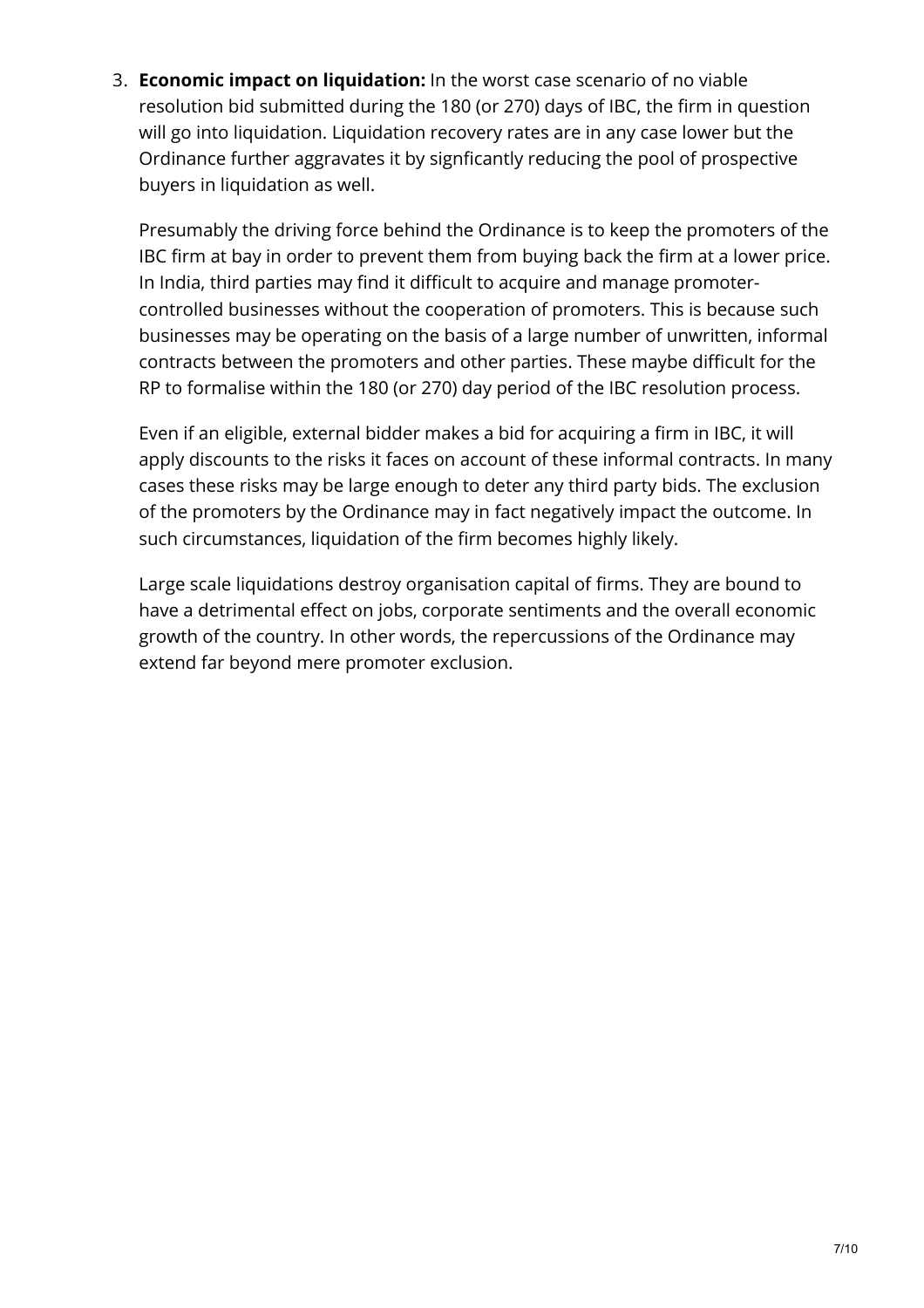4. **Impact on IBC principles:** By substantially shrinking the universe of eligible resolution applicants as well as potential buyers in liquidation, the Ordinance violates the core principles of the IBC.

The IBC is based on the premise that all business failure is not fraud. The Ordinance by its very design goes against this principle. By disqualifying from the IBC bidding process any defaulter who has had an NPA account for one year or more, or who has given a guarantee, it views business failure and fraud with the same lens. A person may have faced adverse economic shocks such as a business cycle downturn or a commodity price shock as a result of which the firm owned or managed by her may have been unable to repay a loan for more than a year. This is different from a fraudulent or an unscrupulous promoter who may have been siphoning off assets from her own firm and hence has rendered it insolvent by her own actions. The Ordinance treats both these categories on par. In doing so and by disqualifying genuine bidders, it runs the risk of committing what is called a Type I error in statistical analysis.

Another core principle of the IBC is that the resolution outcome is best left to the creditors' collective wisdom. Accepting or rejecting a resolution plan is a commercial decision and the creditors are best-placed to evaluate such a plan. The IBC gives the CoC complete discretion to reject any resolution plan that they may consider unviable or unsuitable. The creditors should have the right to choose a plan based on how much value they will recover in the process. By interfering with this process and by deciding who all are now eligible to submit their bids, the Ordinance risks jeopardising the very outcomes intended by IBC.

An ultimate test of the success of [IBC](http://www.indiacode.nic.in/acts-in-pdf/2016/201631.pdf) is the recovery rate. As the preamble to IBC clearly states, the primary objective of the law is maximisation of value of assets of the debtor firm undergoing the insolvency and bankruptcy proceedings. Fulfilling this objective requires a competitive bidding process such that there is a fair price discovery mechanism. The Ordinance thwarts this process by removing a large number of potential bidders from the applicant pool. By doing so, the Ordinance may end up lowering the recovery rate in the IBC resolution process. This creates uncertainty in the credit environment of the country. Creditors are encouraged to offer better terms and conditions when they are assured of a certain outcome upon the default of a firm. In an environment of persistently low recovery rates, IBC may not result in the desired outcome of an improved credit culture.

### Q3. What is the likely impact of the Ordinance on the incentives of concerned parties?

The Ordinance, by its sweeping nature, is likely to affect the incentives of several stakeholders, both within and outside of IBC proceedings. Here we conjecture about the change in incentives of three main parties: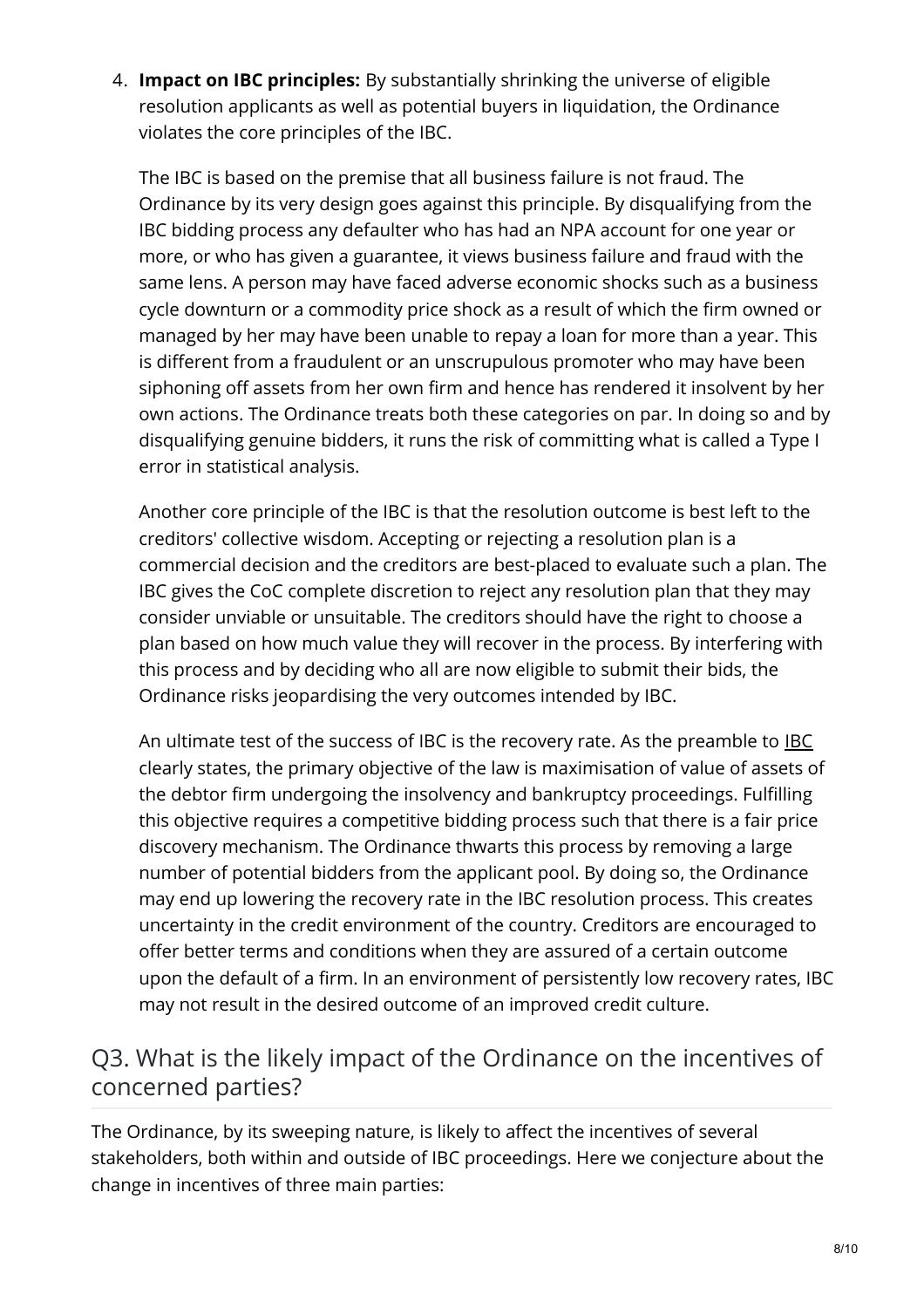### Promoters and borrowers

The Ordinance shuts out a large fraction of the promoters from the IBC bidding process, not just the wilful defaulters. Once disqualified from submitting bids for their own firms, the promoters have little incentive to co-operate with the RPs and share relevant information using which the RPs can seek potential bids.

In fact, as a firm becomes stressed, the Ordinance creates incentives for its promoters to indulge in high risk behaviour or asset stripping, even is it means running their firms to the ground. This is because the promoters know that with the amended IBC in place, they have no chance to buy back their firm once it enters into IBC.

The Ordinance disqualifies defaulters with an NPA account of one year or longer. This clause creates disincentives for firms that have inherently risky business models to seek bank financing. Since banks are the largest source of finance in India, this may create barriers to firm growth.

In the long run the Ordinance may affect the spirit of entrpreneurship in the country. The essence of IBC is to facilitate quick exits of failed firms and to accept failure as a natural outcome of entrepreneurship. With the Ordinance in place, the amended IBC will lead to promoters losing their firms even if the firms were in genuine distress.

### **Banks**

The Ordinance gives incentives to the banks to delay NPA recognition for as long as possible.

By disqualifying a large number of persons, the Ordinance will lower the amount that the banks as the main financial creditors in most of the IBC cases expect to recover. This may result in the banks not recognising accounts as NPA so that the promoters can submit their bids in the IBC resolution process. The more the number of resolution plans submitted to the CoC, the higher will be the recovery rate in the competitive bidding process. It is possible that banks may also pressurise the promoters to pay up their dues but there is also a cost of provision that comes with early classification. If, as a result of the Ordinance, banks can benefit from higher recovery rate and also avoid provisions, they may have a greater incentive to delay NPA recognition.

Further, given that the Ordinance may adversely affect the recovery rate in the IBC process, banks may no longer have the incentive to trigger IBC to begin with. This Ordinance puts at risk even the out-of-court settlements with the eight categories of disbarred participants. For instance, if a plan that involves one of the eight categories of participants is negotiated out-of-court, and IBC subsequently gets triggered by a third party, the negotiated plan cannot be implemented and the RP has to seek fresh resolution bids.

### Government